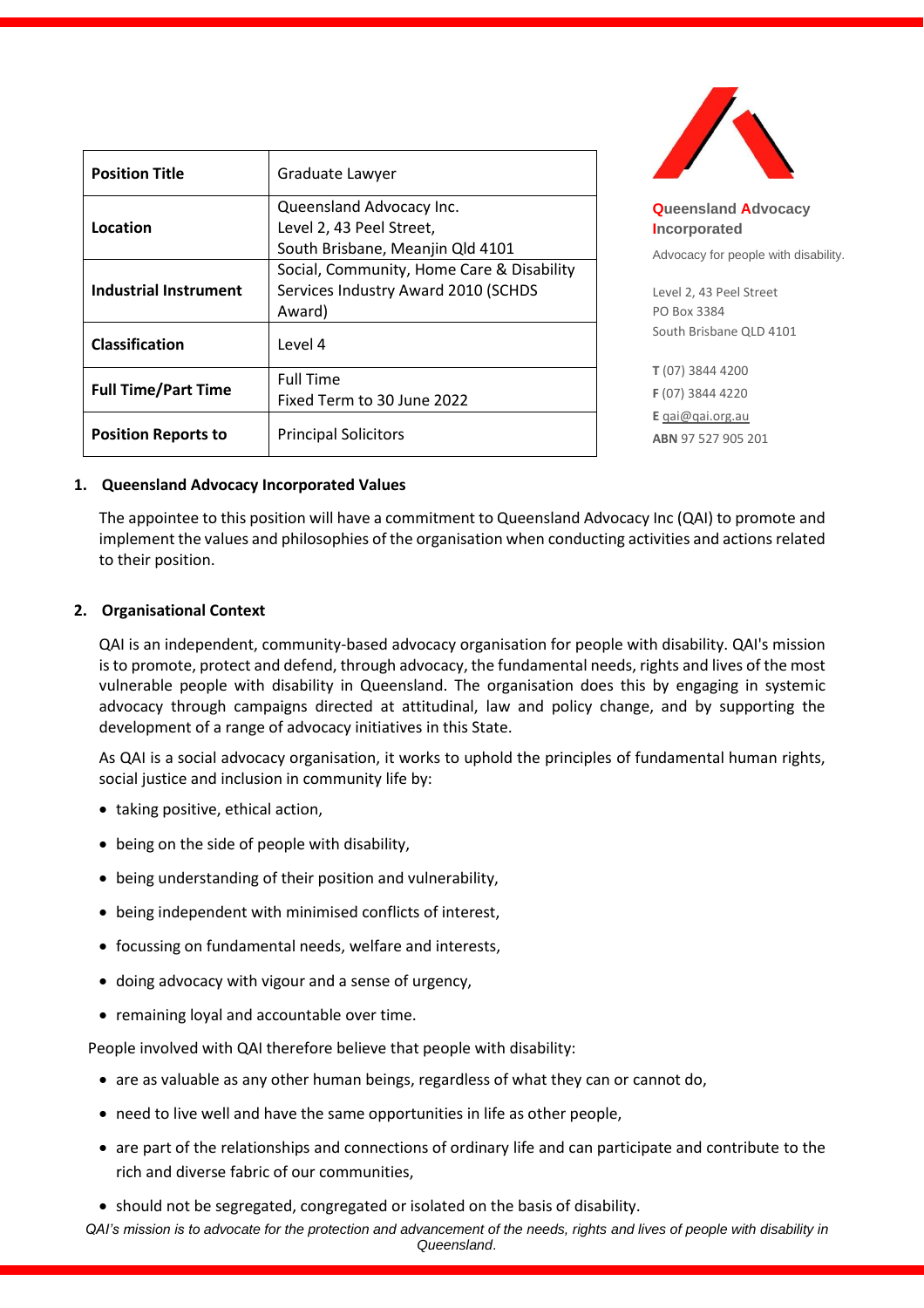# **3. Position Statement**

The Graduate Lawyer will provide support to QAI's Advocacy Practices and administration team, under the supervision of the Principal Solicitors. The Graduate Lawyer will provide a high standard of information, referral and assessment to clients and organisations contacting QAI and is responsible for undertaking a wide range of client and administrative support duties, in line with the changing strategic and operational requirements of the organisation to deliver quality services to our community.

### *Key Position Responsibilities and Accountabilities:*

- Accept referrals from relevant stakeholders and take bookings for client advice appointments and/or for representation matters.
- Manage the QAI's solicitors' and advocates' calendars, including booking client advice appointments and representation matters.
- Open client files, including performing intake and taking initial client instructions, entry into the client management database, preparation of hard copy and electronic files and opening file correspondence.
- Provide support to QAI's solicitors' and advocates for various matters including assisting with follow up with relevant stakeholders, tribunals, courts and clients as required.
- Assist with QAI's pro bono volunteer solicitor matters as directed, including preparing briefs and liaising with clients and relevant stakeholders.
- Close client files, including liaising with the client post advice or representation and preparation of closing file letter and completing close file procedures to finalise client matters.
- Provision of information and referral in relation to enquiries for assistance.
- Answering telephones and emails and assisting with client intake across QAI's Advocacy Practices.
- Perform relevant aspects of legal and practical research as required.
- Preparation of submissions, court documents and legal correspondence under the supervision of the Principal Solicitors and QAI solicitors and/or advocates.
- At times, providing extended assistance to clients within the scope of QAI's Advocacy

#### *General:*

- Ensure that client files and records are kept and maintained in accordance with the requirements of the National Association of Community Legal Centre's Risk Management Guide and QAI's policies and procedures, including appropriately utilising CLASS, Queensland Government platforms and Microsoft 365.
- Participate in staff meetings, planning workshops and other meetings in connection with the operation of client services and QAI.
- Undertake training required to perform the above duties.
- General office teamwork and assistance.
- Undertake own word processing and administrative tasks.
- Carry out any additional duties within the scope of the position as directed by the Principal Solicitors.